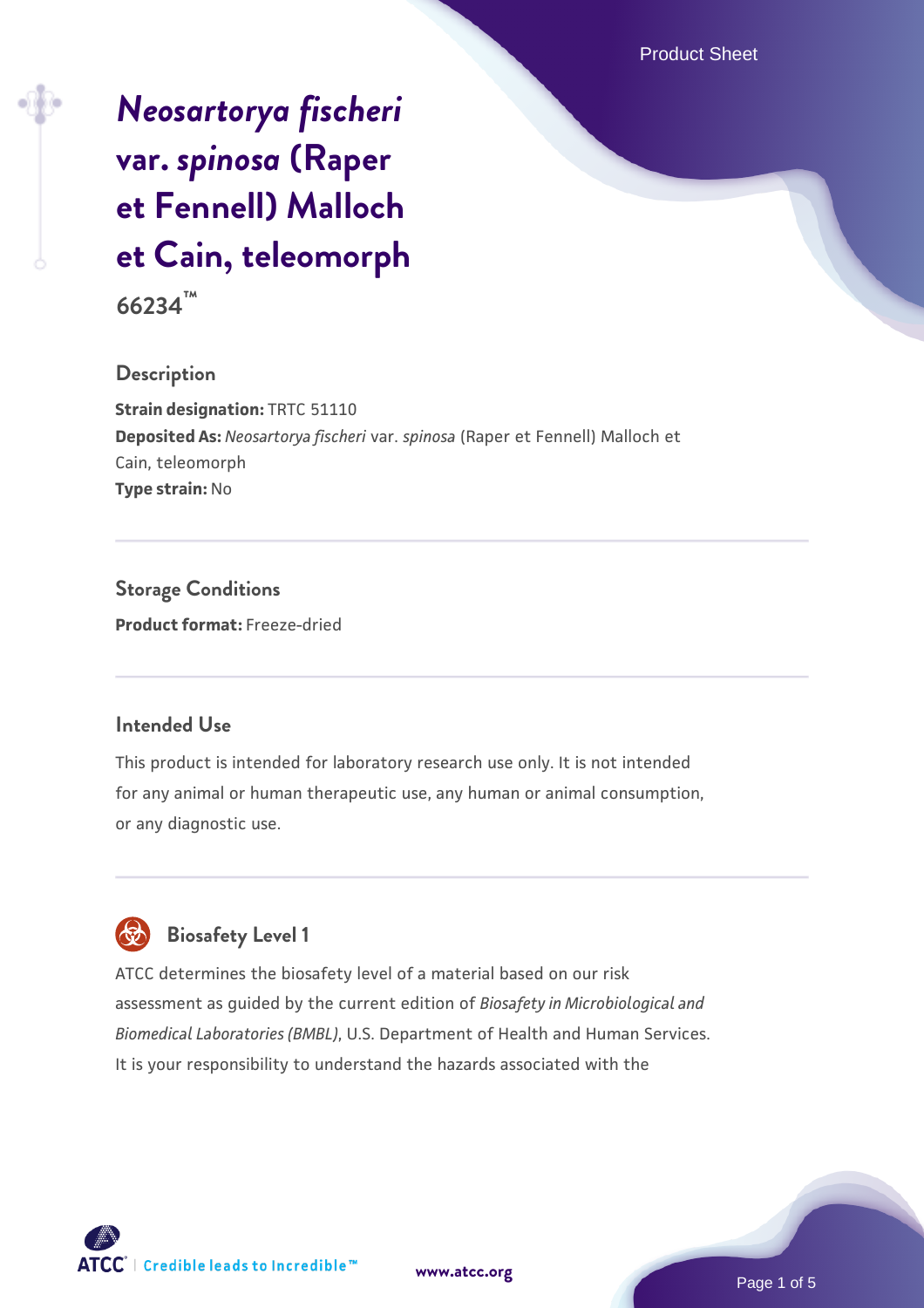# *[Neosartorya fischeri](https://www.atcc.org/products/66234)* **[var.](https://www.atcc.org/products/66234)** *[spinosa](https://www.atcc.org/products/66234)* **[\(Raper et Fennell\)](https://www.atcc.org/products/66234) Product Sheet Product Sheet [Malloch et Cain, teleomorph](https://www.atcc.org/products/66234) 66234**

material per your organization's policies and procedures as well as any other applicable regulations as enforced by your local or national agencies.

ATCC highly recommends that appropriate personal protective equipment is always used when handling vials. For cultures that require storage in liquid nitrogen, it is important to note that some vials may leak when submersed in liquid nitrogen and will slowly fill with liquid nitrogen. Upon thawing, the conversion of the liquid nitrogen back to its gas phase may result in the vial exploding or blowing off its cap with dangerous force creating flying debris. Unless necessary, ATCC recommends that these cultures be stored in the vapor phase of liquid nitrogen rather than submersed in liquid nitrogen.

# **Certificate of Analysis**

For batch-specific test results, refer to the applicable certificate of analysis that can be found at www.atcc.org.

#### **Growth Conditions**

**Medium:**  [ATCC Medium 336: Potato dextrose agar \(PDA\)](https://www.atcc.org/-/media/product-assets/documents/microbial-media-formulations/3/3/6/atcc-medium-336.pdf?rev=d9160ad44d934cd8b65175461abbf3b9) **Temperature:** 24°C

# **Material Citation**

If use of this material results in a scientific publication, please cite the material in the following manner: *Neosartorya fischeri* var. *spinosa* (Raper et Fennell) Malloch et Cain, teleomorph (ATCC 66234)



**[www.atcc.org](http://www.atcc.org)**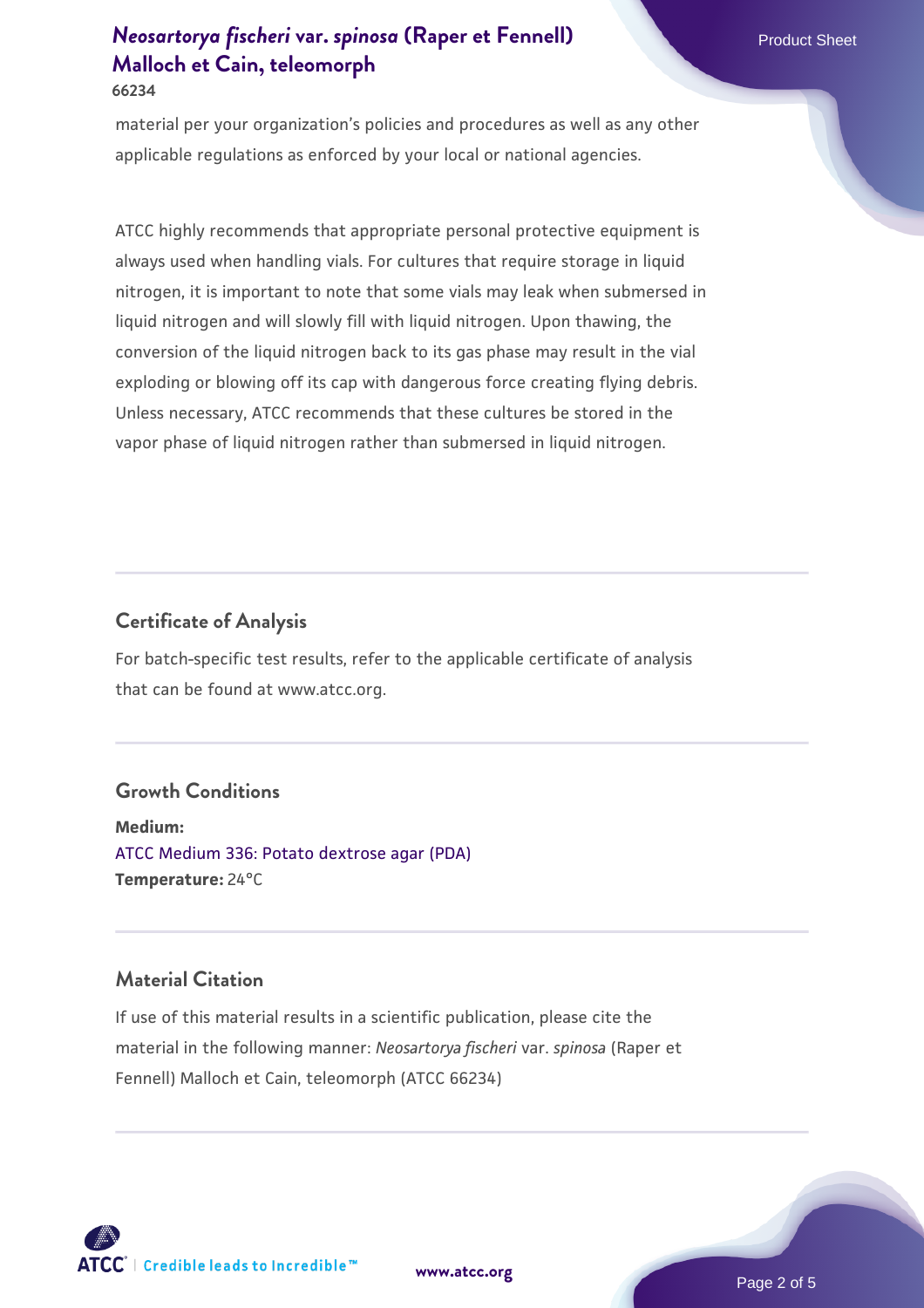# *[Neosartorya fischeri](https://www.atcc.org/products/66234)* **[var.](https://www.atcc.org/products/66234)** *[spinosa](https://www.atcc.org/products/66234)* **[\(Raper et Fennell\)](https://www.atcc.org/products/66234) Product Sheet Product Sheet [Malloch et Cain, teleomorph](https://www.atcc.org/products/66234)**

**66234**

#### **References**

References and other information relating to this material are available at www.atcc.org.

# **Warranty**

The product is provided 'AS IS' and the viability of ATCC® products is warranted for 30 days from the date of shipment, provided that the customer has stored and handled the product according to the information included on the product information sheet, website, and Certificate of Analysis. For living cultures, ATCC lists the media formulation and reagents that have been found to be effective for the product. While other unspecified media and reagents may also produce satisfactory results, a change in the ATCC and/or depositor-recommended protocols may affect the recovery, growth, and/or function of the product. If an alternative medium formulation or reagent is used, the ATCC warranty for viability is no longer valid. Except as expressly set forth herein, no other warranties of any kind are provided, express or implied, including, but not limited to, any implied warranties of merchantability, fitness for a particular purpose, manufacture according to cGMP standards, typicality, safety, accuracy, and/or noninfringement.

## **Disclaimers**

This product is intended for laboratory research use only. It is not intended for any animal or human therapeutic use, any human or animal consumption, or any diagnostic use. Any proposed commercial use is prohibited without a license from ATCC.

While ATCC uses reasonable efforts to include accurate and up-to-date information on this product sheet, ATCC makes no warranties or representations as to its accuracy. Citations from scientific literature and

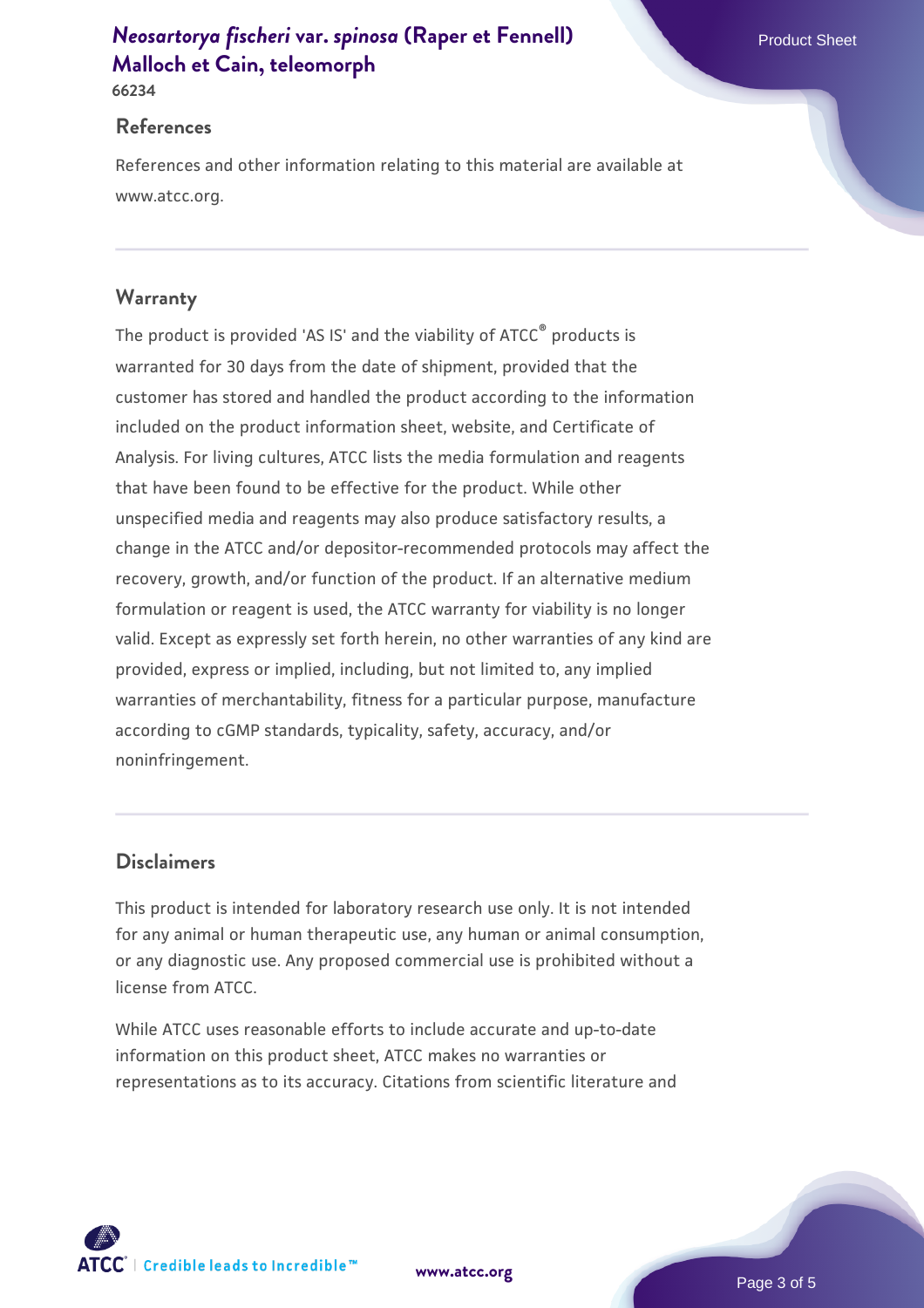# *[Neosartorya fischeri](https://www.atcc.org/products/66234)* **[var.](https://www.atcc.org/products/66234)** *[spinosa](https://www.atcc.org/products/66234)* **[\(Raper et Fennell\)](https://www.atcc.org/products/66234) Product Sheet Product Sheet [Malloch et Cain, teleomorph](https://www.atcc.org/products/66234)**

**66234**

patents are provided for informational purposes only. ATCC does not warrant that such information has been confirmed to be accurate or complete and the customer bears the sole responsibility of confirming the accuracy and completeness of any such information.

This product is sent on the condition that the customer is responsible for and assumes all risk and responsibility in connection with the receipt, handling, storage, disposal, and use of the ATCC product including without limitation taking all appropriate safety and handling precautions to minimize health or environmental risk. As a condition of receiving the material, the customer agrees that any activity undertaken with the ATCC product and any progeny or modifications will be conducted in compliance with all applicable laws, regulations, and guidelines. This product is provided 'AS IS' with no representations or warranties whatsoever except as expressly set forth herein and in no event shall ATCC, its parents, subsidiaries, directors, officers, agents, employees, assigns, successors, and affiliates be liable for indirect, special, incidental, or consequential damages of any kind in connection with or arising out of the customer's use of the product. While reasonable effort is made to ensure authenticity and reliability of materials on deposit, ATCC is not liable for damages arising from the misidentification or misrepresentation of such materials.

Please see the material transfer agreement (MTA) for further details regarding the use of this product. The MTA is available at www.atcc.org.

# **Copyright and Trademark Information**

© ATCC 2021. All rights reserved. ATCC is a registered trademark of the American Type Culture Collection.

#### **Revision**

This information on this document was last updated on 2021-05-19



**[www.atcc.org](http://www.atcc.org)**